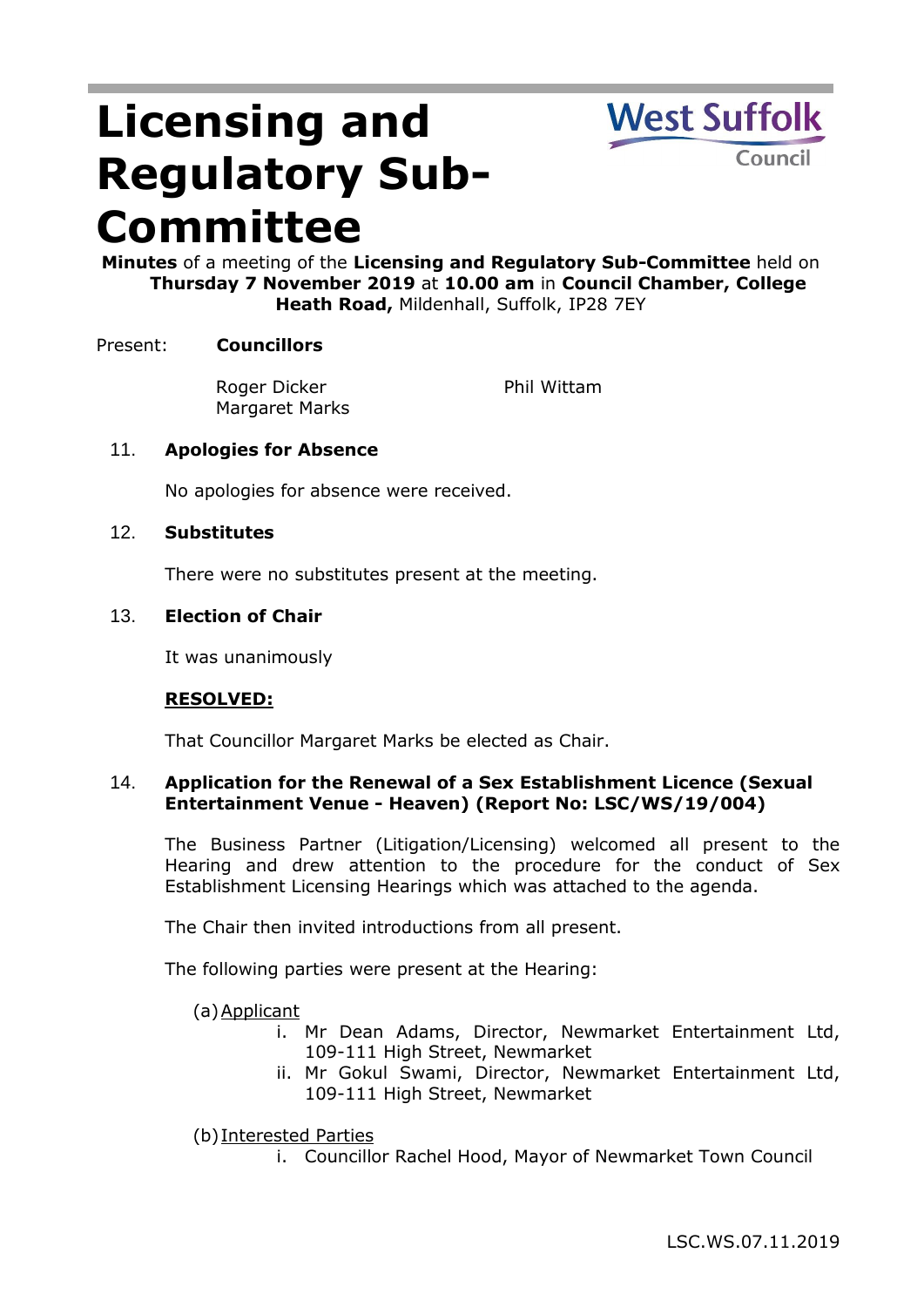ii. Councillor James Lay, Deputy Mayor of Newmarket Town Council

The Licensing Officer presented the report which explained that an application had been received from Newmarket Entertainment Ltd for the renewal of a Sex Establishment Licence for the Sexual Entertainment Venue Heaven, 109- 111 High Street, Newmarket. The premises had been trading since April 2006 and had held a Sexual Entertainment Venue licence since 1 October 2012. A copy of the application was attached at Appendix 1 of Report No LSC/WS/19/004.

The application was to licence the premises for use as a sexual entertainment venue during the following hours (as per the current premises licence and with no proposed changes):-

| Monday to Wednesday:  | 10.00am to 02.00am |
|-----------------------|--------------------|
| Thursday to Saturday: | 10.00am to 03.20am |
| Sunday:               | 12.00pm to 03.00pm |

The Officer explained that in addition to the consideration of the renewal application, the Sub-Committee was also requested to again consider the premises signage. The current and main external sign did not comply with the Council's standard conditions for sex establishments; in that the sign was larger than permitted. A dispensation had been granted by (the now dissolved) Forest Heath District Council as part of the licence's renewal in previous years and the applicant was again requesting this dispensation as part of the application before the Sub-Committee.

Following advertisement of the application two representations had been received from interested parties objecting to the application, these were attached at Appendices 3 and 4.

The Sub-Committee then heard the individual submissions from each of the parties present.

Dean Adams (applicant) advised the Sub-Committee that he and his fellow Director taken ownership of Heaven in February 2017, prior to which it had been successfully operating since 2006. He was simply seeking a renewal of the licence together with the dispensation for the signage both as granted previously.

Councillor Rachel Hood, on behalf of Newmarket Town Council, then addressed the meeting in relation to the Town Council's representation set out at Appendix 3.

*(Councillor Hood asked that it be formally recorded that she had spoken with the Business Partner (Litigation/Licensing) prior to the meeting and had raised concerns about making her presentation in front of Sub-Committee Member Councillor Roger Dicker.)*

Councillor Hood made reference to items  $(a) - (g)$  as set out in Paragraph 6.3 of the Council's Sex Establishment Licensing Policy and asserted that the application was in clear conflict with these.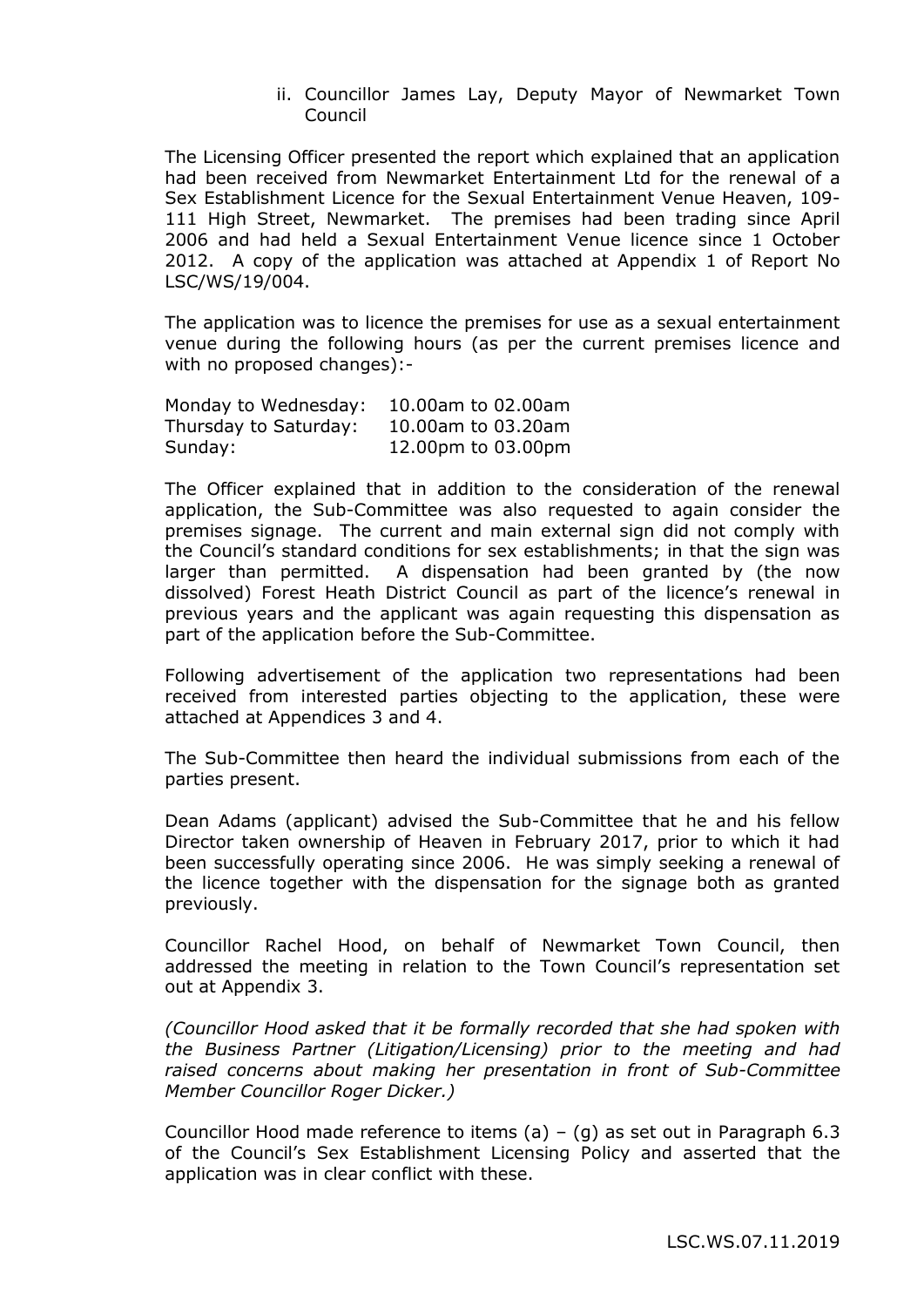Particular reference was made to the nearby property at 113 High Street, Newmarket which was now in the ownership of West Suffolk Council and provided temporary accommodation. Councillor Hood considered it wholly inappropriate for a sex establishment to be in such close proximity to a property housing potentially vulnerable individuals.

She stressed that Newmarket Town Council objected to the signage and the location of the premises at each annual renewal, in light of it being on a historic High Street and in conflict with their Neighbourhood Plan, and urged the Sub-Committee to refuse the application.

Councillor James Lay also addressed the meeting in respect of the Town Council's representation, he similarly made reference to the Council's Sex Establishment Policy and the nearby residents within 113 High Street.

Lastly, he drew attention to the fact that the Town Council had earlier this year invested in the Memorial Garden's play area, with the newly renovated equipment now attracting more families than ever to the facility.

The applicant was then invited to sum up and have right of reply to the objections raised.

Dean Adams stated that the venue was very discrete and that during Heaven's opening hours the footfall within the town was generally quite limited, with facilities such as the Memorial Gardens having closed prior to Heaven opening for business. Furthermore, the entrance door was below street level and did not afford a view of the interior from the door.

The Sub-Committee was advised that the current owners inherited the signage, however, they would replace it with signage that complied if the dispensation was no longer granted by the Licensing Authority.

Gokul Swami also addressed the Sub-Committee and highlighted the excellent relationship the premises had with the local police. He explained that they were part of a Newmarket night-time economy network radio and their door staff had assisted the staff of other premises during incidents.

In answer to a question raised by the Chair, Dean Adams assured Members that trained door staff manned the entrance throughout the entire opening hours of the premises and he would ensure that they were all fully briefed in respect of the residents at 113 High Street.

He concluded by reiterating that he was simply seeking a renewal of the licence, with the dispensation for signage.

Councillor James Lay asked if he could respond to the comments made by the applicant but was advised by the Business Partner (Licensing/Litigation) that the hearing procedure did not permit this, as it allowed the applicant to have the final word.

The Chair assured Councillor Lay that the Sub-Committee recognised the representation from the Town Council and took all points on board.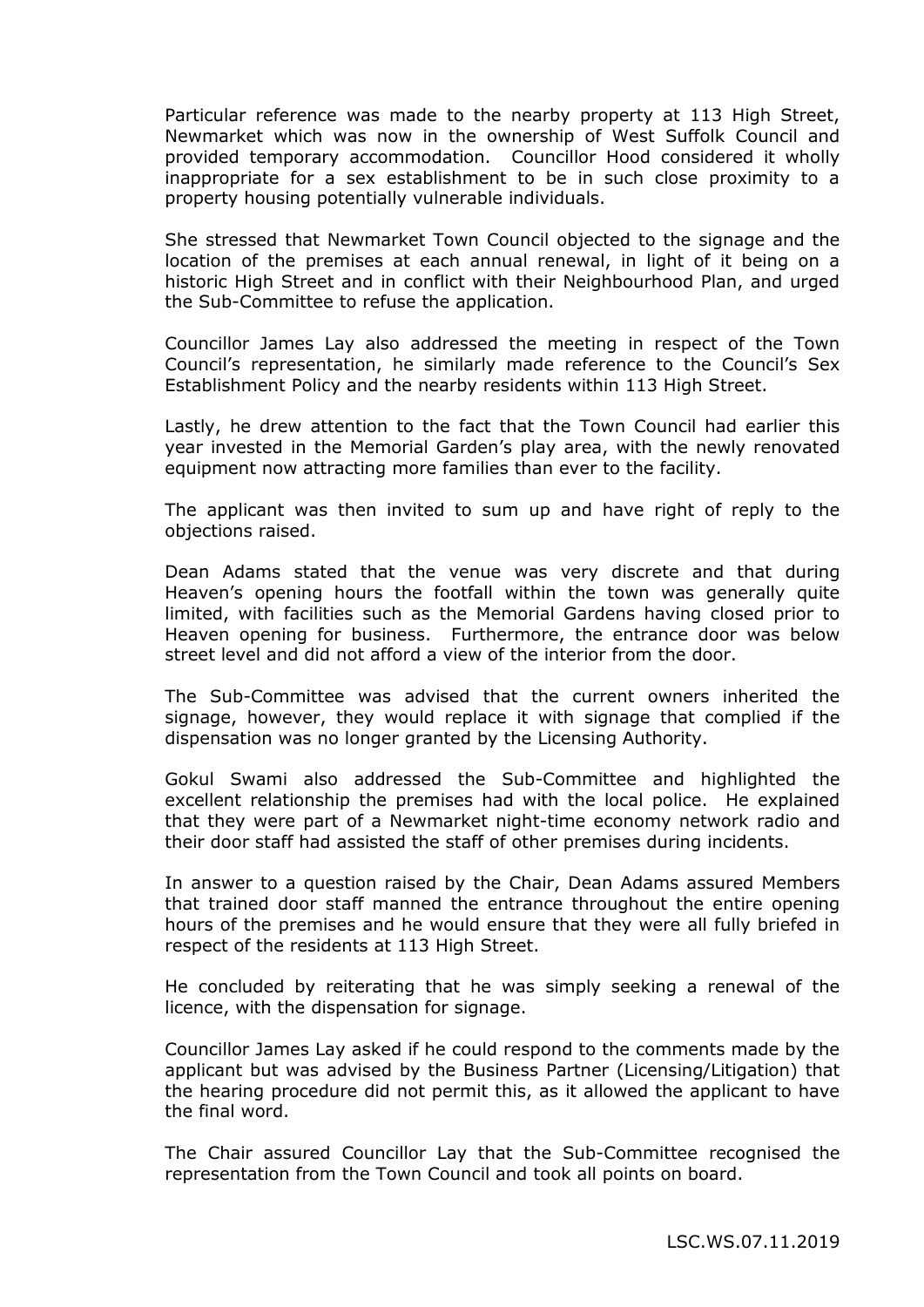The Sub-Committee then retired to another room to give further consideration to the application.

With the vote being unanimous, it was

## **RESOLVED:**

That:-

The Sub-Committee considered the application, all representations and the Council's Sex Establishment Licensing Policy, in particular Part 6.

The Sub-Committee recognised that the Policy guided the decision makers but it was not a strict set of rules; it was there to ensure decisions were reasonable, consistent and proportionate. The Policy defined sensitive premises (at 6.3) because, by their nature, they might be particularly sensitive to adverse effects resulting from a nearby Sexual Entertainment Venue.

The Sub-Committee did not feel that the existence of the sensitive premises was sufficient for the rejection of the renewal application. This was due to the distances between the properties, the nature of the High Street environment and actual visibility of the licensed premises, together with the timing of events (in that most of the sensitive premises were not in use when the licensed premises was operating).

Careful consideration was given to the existence of the house in multiple occupancy, recently acquired by the Council to house single persons and couples in emergency need of housing. However, it was acknowledged that this property had previously been a privately owned HMO and the Sub-Committee did not feel this change of circumstance merited the refusal of the application.

The Sub-Committee considered that the licensed premises was sufficiently discrete so as to have little or no impact on historic and cultural buildings in the vicinity.

The Sub-Committee felt that the design and positioning of the sign was such that it was inoffensive and unobtrusive and permission was granted for its continued use despite its size not being in accordance with the Policy guidance.

**The decision was to GRANT the renewal of the licence as applied for incorporating the standard conditions and to continue to approve the current signage in accordance with Condition 20(iii) and the amendment to Part V Condition 13.**

The meeting concluded at 11.14am